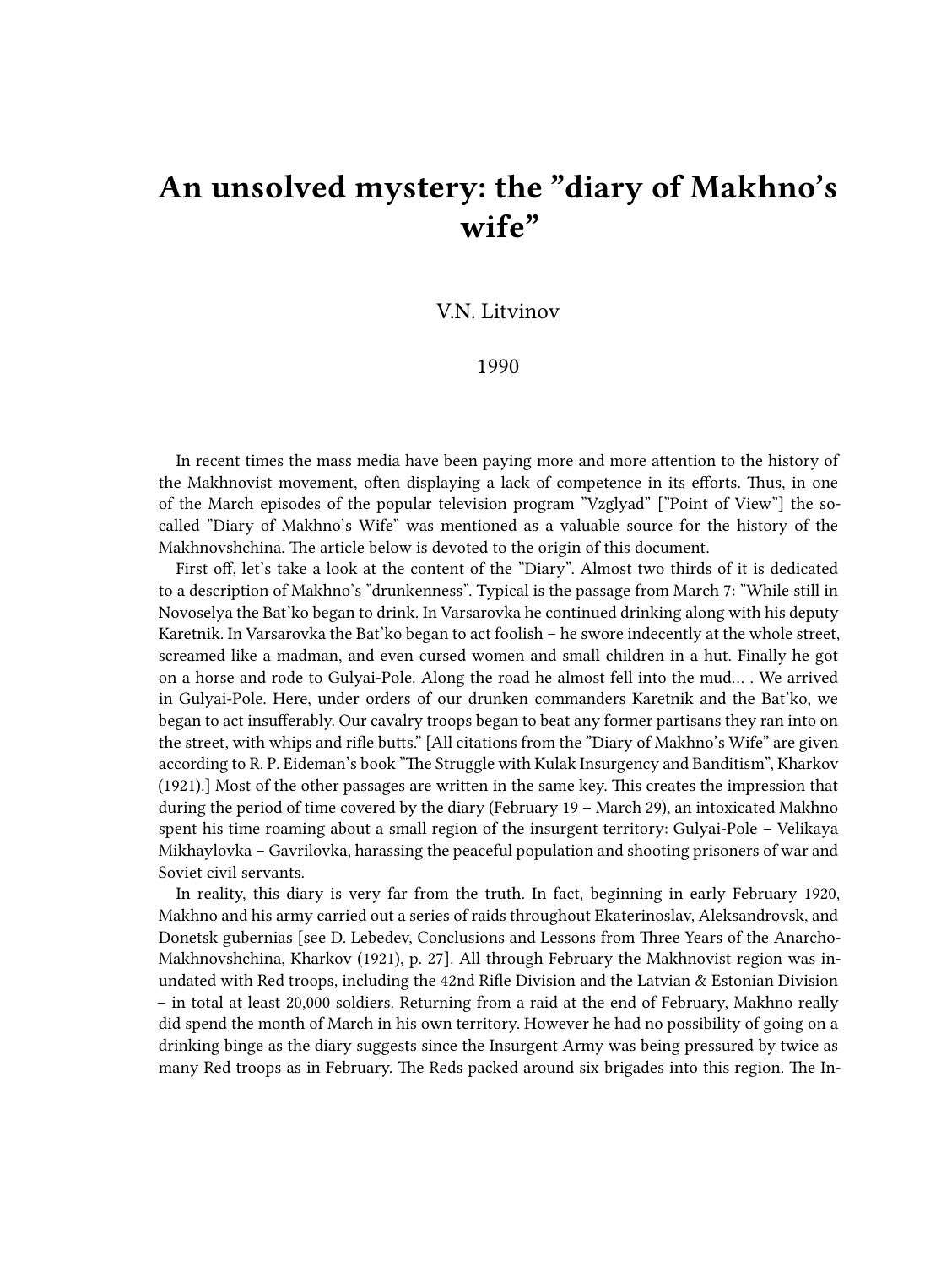surgent Army carried on incessant battles with the enemy. And since Makhno, as a rule, directed military operations himself it is doubtful that under such stressful conditions he could still go on "binges" for whole days. But this is not the whole story, for the diary entries are not in accord with the stringent rules concerning drunkenness which were in effect in the Insurgent region. We can make reference to a quite unambiguous document – Order #1 of the Revolutionary-Insurgent Army of August 5, 1919. Thus, in paragraph 5 of this order it is directly stated: "Drunkenness is considered a crime. An even worse crime is for an insurgent of the Revolutionary Army to be seen in a non-sober state in public." (P. Arshinov, History of the Makhnovist Movement, p. 214). Such an attitude towards drunkenness goes back to a tradition which took root among the Zaporozhian Cossacks of this region, for whom there was no more shameful offence than drunkenness during military operations. Could Makhno really brazenly ignore his own orders during the developments of 1920?

And the diary entry for March 7, cited above, is really quite improbable. As a matter of fact, March 7 was nine days after the death of his dearly beloved brother Savva, a date which is especially sorrowful for relatives of the deceased. Even people who have sunk to the lowest level of human existence would be unlikely to get drunk on this day. It's also highly unlikely that Makhno, who wasn't an alcoholic and, moreover, possessed an iron will, would taunt fellowvillagers. Thus both as to form and content the notes about Makhno's "drunkenness" are an attempt by the author of the so-called "Diary" to blacken the name of Nestor Makhno which is why it could not have been written by Makhno's wife, a dedicated and active Makhnovist of that time.

The same applies to Makhno's "war crimes". According to the logic of the "Diarist", it follows that in the Insurgent region mass shootings of Soviet civil servants and Red Army soldiers were carried out on a wide scale without any kind of trial or investigation. A prime example is the entry from March 17: "We were told that our troops had captured 40 prisoners. We went into the village and saw a bunch of people sitting on the ground; then some of them stood up and got undressed. These were the prisoners. They were getting undressed for the shooting… . When they had taken off their clothes and shoes, they were ordered to tie one another's hands. They were all young, healthy-looking Russian boys. We moved back a bit and stopped. When the prisoners were all undressed, they started to lead them away one by one to be shot. After several of them had been shot in this way, the rest of them were lined up and mowed down by a machine gun. One fellow tried to run, but he was overtaken and cut down with a sabre." (R. P. Eideman, op. cit.) Could this really have happened?

Being quite familiar with the peculiarities of the Makhnovist "justice system", I boldly assert that this diary entry is a falsification. On this matter Makhno himself made a definite statement in 1925: "In the Makhnovist movement shootings were not the norm. And if, nevertheless, they did find their repugnant place in the scheme of things, it was not on the basis of my orders only. There were cases, for example, when a committee of inquiry investigated the activities of a prisoner who was a counter- intelligence agent, a commissar, or a commander from either the Red or White forces and against whom there was evidence that they had belonged to one of a punitive detachment of these armies. Such detachments followed us and inflicted reprisals on the population which supported us. When the commission had doubts about the evidence, they would ask for the opinion of the staff of the Movement, and sometimes they would ask for my personal opinion… ." (see the Chicago Russian newspaper "Dawn", No. 480 for December 1925 – article by Makhno "Concerning Yelensky's 'Reponses' about the Makhnovist Movement").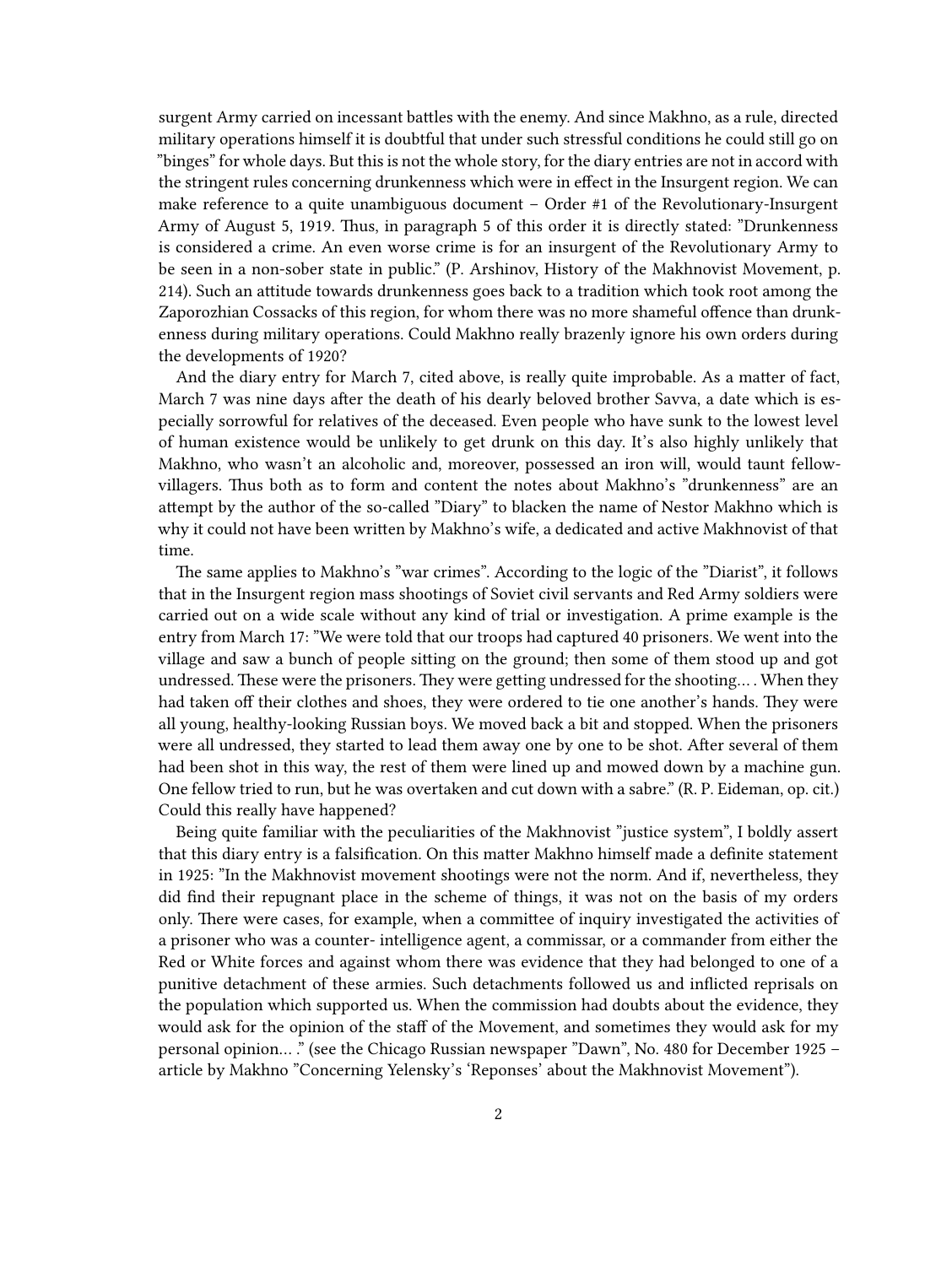This statement is not just empty rhetoric. In the Makhnovist region, actually, there was no system of mass shootings and, if there were isolated cases they were, as a rule, preceded by a serious investigation carried out by a specially created Commission for Anti-Makhnovist Activities. According to Victor Fedorovich Belash, chief of the Operations Section of the Insurgent Army who was taken prisoner by the Reds in the spring of 1921, "This Commission was set the following task: to investigate and punish in a fair manner persons of the other camp, i.e. anti-Makhnovists. Red Army soldiers and commanders taken prisoner had to pass through the hands of this Commission, which was associated with the cultural-educational section. Members of that section spoke at meetings and agitated among the prisoners. Concerning Soviet employees, the Commission took the initiative to win over the accused." [Archive of the Central Committee of the Communist Party of Ukraine (Kiev), Fond 5, 1/332/156]. This same Belash noted that even in the worst time for the revolutionary army, namely at the beginning of 1920, "In the majority of cases rank-and-file Red Army soldiers were set free" (ibid). Of course Belash, as a colleague of Makhno's, was likely to idealize the punishment policies of the Batko. However, the facts bear witness that Makhno really did release "in all four directions" captured Red Army soldiers. This is what happened at the beginning of February 1920, when the insurgents disarmed the 10,000-strong Estonian Division in Gulyai-Pole [A. Buysky, "The Red Army on the Internal Front", Gosizdat (1927), p. 52]. And so it was in the autumn of the same year near the village of Andreyevko of the former Berdyansk uyezd, when the Makhnovists took at least 1,200 Red Army soldiers prisoner [Ashakhmanov, "Makhno and His Tactics", Red Commander (1921), No. 24-25, p. 4-5].

To me, as an historian of the Makhnovist movement, not one case is known when Makhno deviated from this general rule. Concerning those events which have passed into the official historiography, for example, the "annihilation" by the Makhnovists of the whole staff of the Berdyansk Cheka in the autumn of 1920 or the security officers of the Petrograd division of military students at the Levitsky khutor in the December of the same year, upon investigation it turns out that a completely obvious distortion of the facts has occurred. In both cases the Red soldiers died in battle mainly because they did not want to give themselves up as prisoners. The real wife of Makhno was herself a member of the Commission for Anti-Makhnovist Activities and, naturally, knew about the existing procedure of investigation. And she could hardly depict in her diary the shooting of 40 Red Army soldiers by the Makhnovist Kontrrazvedka without any kind of inquiry.

But who then was the real author of the diary?

Doubts about the authenticity of the diary of the "wife of Makhno" are transformed into complete certainty once we begin to familiarize ourselves with the history of its appearance in the Soviet press and with whom the Soviet authorities originally "pronounced" to be the wife of Makhno… .

At the beginning of 1921 a brochure by R. P. Eideman was published in Kharkov, entitled "The Struggle with Kulak Rebellion and Banditism". Starting in the autumn of 1920 and all of the following year, Eideman was commander of the rear area of the Southern Front, in other words, he was assigned responsibility for the struggle with insurgency and "banditism". As a matter of fact, the timely brochure was actually a comprehensive manual on fighting the Makhnovists. And it was here that the notorious "Diary of Makhno's Wife" made its first appearance in print. "On March 29," wrote Eideman, "during the destruction of the Makhnovist band in Gulyai-Pole by units of the 42nd Division, Feodora Lukyanovna Gayenko, the wife of Nestor Makhno, was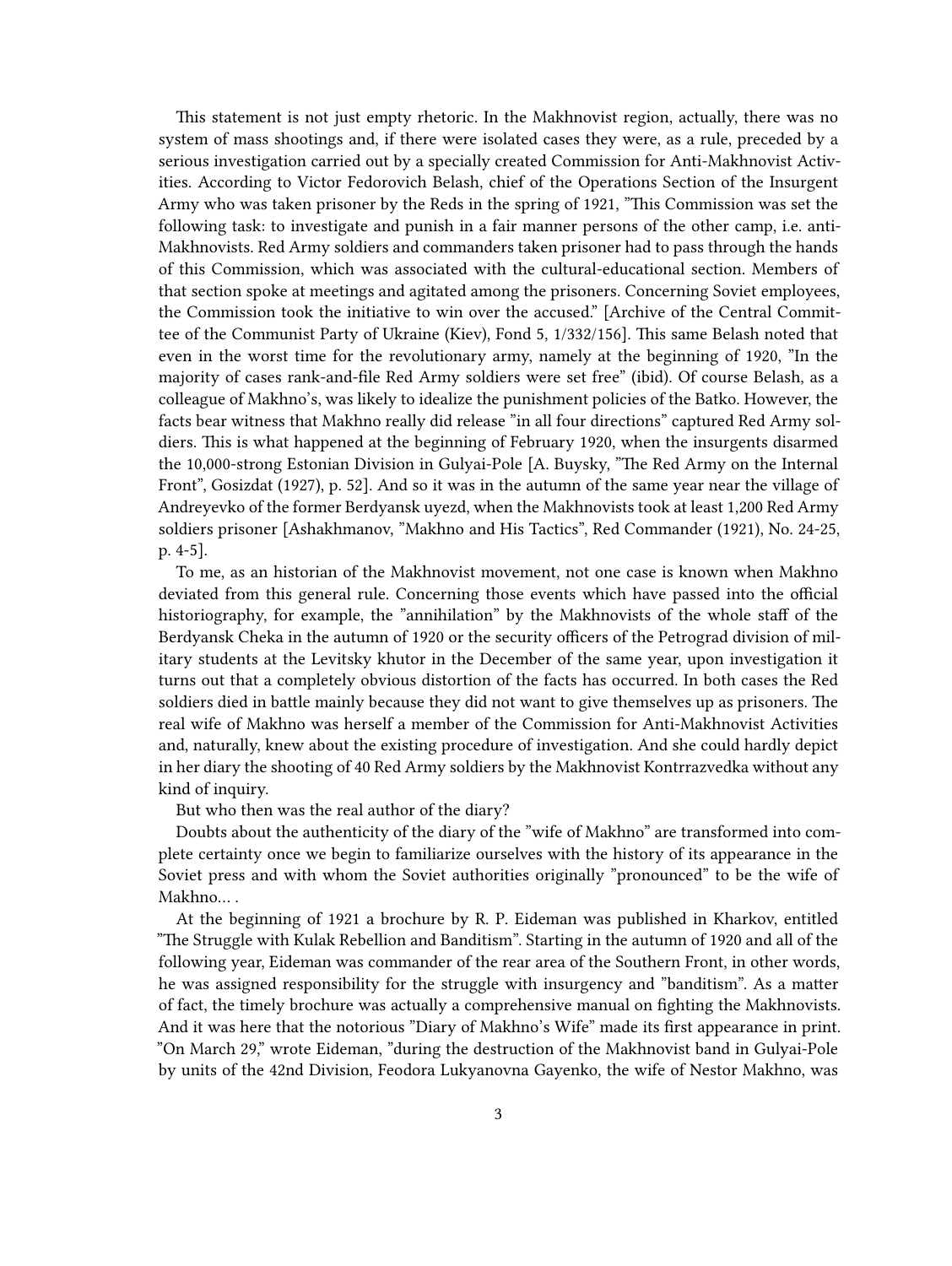killed… . In her knapsack was found a diary in which she had made entries from February 19 to March 28, 1920… ." [Op. cit., p. 46.] However, it was well known to anyone with the slightest acquaintance with the insurgent movement (and one assumes it would be part of Eideman's job to know this) that Makhno's wife was Galina Andreyevna Kuzmenko, and not Feodora Gayenko.

The contemporary Soviet historian S. N. Semanov considers that a simple "error" occurred here ["The Makhnovshchina and Its Downfall", Voprosy istorii (Questions of History), No. 9, (1966), p. 53]. However, this version of Eideman's strange ignorance is by no means proven by Semanov. It seems to me that what we have here is not an "error", but a deliberate deception. It's obvious that the higher-ups in the Ukrainian Communist government very much desired the author of the diary to be Feodora Lukyanovna Gayenko. And this desire was so persistent that even in 1928, when no one had any more doubts that Makhno's wife from the summer of 1919 was Galina Andreyevna Kuzmenko – even at this time there were Soviet historians who, without batting an eye, affirmed that Makhno's wife was F. Gayenko and G. Kuzmenko was simply a frontline mistress [V. V. Rudnev, The Makhnovshchina, Kharkov (1928), p. 18]. Clearly it is rather difficult to explain this doggedness by a simple error of memory, not to mention the fact that the "Diary of Makhno's Wife", although it was discovered, according to Eideman, at the end of March 1920, saw the light only a whole year later, in February 1921. It's also curious that in December 1920 Eideman published an extensive article with the same title as his brochure in the journal The Revolutionary Front, the organ of the Southern and Southwestern Fronts (Nos. 15-16). And what do you know, in this work there isn't a word about the "Diary of Makhno's Wife"! Why did Eideman several months later "remember" the diary and ascribe it to Gayenko? We can find the answer if we look at the personality of Makhno's real wife and, moreover, how she shed light on these questions when she was asked about them.

Galina Andreyevna Kuzmenko was born in 1896 in the city of Kiev, into the family of a village police constable. Soon after her birth the family moved to the village of Peschanye Brody, Elisavetgrad uyezd, Ekaterinoslav gubernia, where her father had been transferred. Shortly before the beginning of World War I, Galina Andreyevna graduated from high school and completed the program at a teachers' college in Kiev. She was then sent to teach Russian and history at the Alexander II High School in Gulyai-Pole. The scope of the cultural-educational work carried on by the insurgents fascinated her and already in the spring of 1919 she saw in the insurgent movement the possibility of the spiritual renewal of Ukraine. Kuzmenko played a rather important role as a member of the collegium of the Makhnovist Kontrrazvedka (counterintelligence service). She was chosen for this position because of her strong character, decisiveness, organizational abilities, penetrating mind and, last but not least, her personal relationship with Makhno who was very attached to her. In 1921 Galina Andreyevna left with Makhno's detachment for Rumania. Then, after Makhno's escape from a Bucharest prison, she lived for some time with her husband in a refugee camp in Poland. It was here in 1923 that a daughter, Elena, was born to the couple. In December 1923, together with a group of Russian anarchists, Galina appeared before a Polish court on a charge of preparing, along with Makhno and organs of the Cheka, a military conspiracy against the Polish government. But the court vindicated the Russian anarchists, and Galina together with her husband moved on to the free city of Danzig. In 1926 they arrived in Paris. From this time on they withdrew from political activity, and after the death of her husband in 1934 Galina made attempts to return to her native land. Working as a librarian in the Slavic Department of the French National Library, she, according to some sources, collaborated with secret services transmitting information to the USSR. During World War II Galina together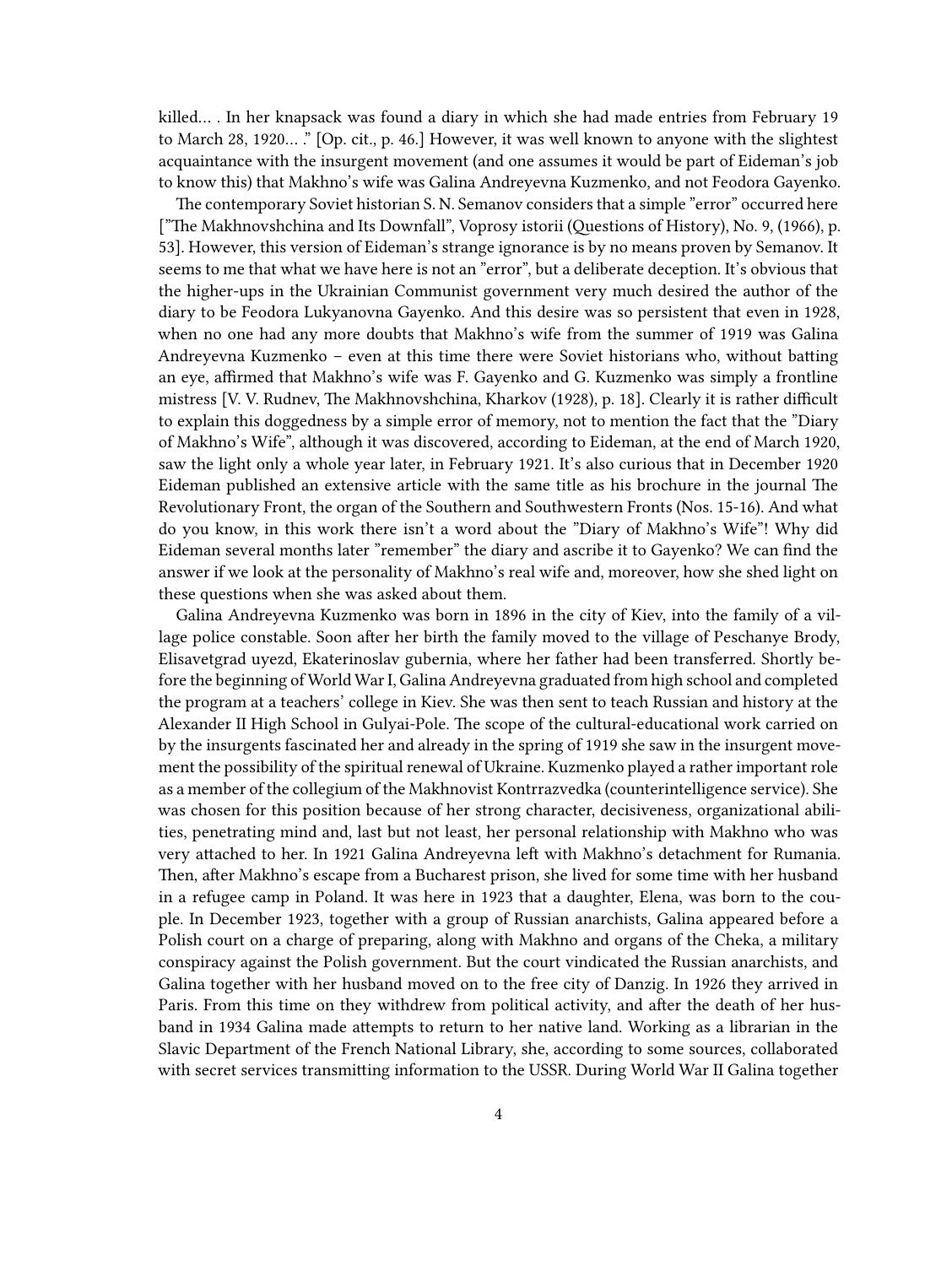with her daughter were forcibly conveyed to Germany to work. After the end of the war, Galina and her daughter were handed over to the Soviet government as displaced persons, and in 1946 they were tried in Kiev together with Shkuro and Krasnov. Galina was charged with "counterrevolutionary activity" during the civil war, and Elena with collaborating with the Germans. At that time there appeared in the Soviet press news about the trial of Krasnov and Shkuro. It was decided not to publicize the trial of Makhno's family. Relatives who were living at that time in Gulyai-Pole learned about their fate only after Galina was released in 1963. From that date until her death in the early 1980's she lived with her daughter in Dzhambul, Kazakh SSR. In 1977 she paid a visit to Gulyai-Pole.

To the question about the authorship of the "Diary of Makhno's Wife" she answered as follows. When in the winter of 1920 units of the Red Army carried on warfare with the insurgents, Nestor Makhno assigned to her and a teacher from Tsarekonstantinovka, Feodora Gayenko, the task of keeping a careful record of all the facts of the Red Terror in relation to the local population. In such a way, according to Makhno's thinking, this diary would his own bill of indictment against the punitive politics of the Reds in the insurgent region. Galina carried out this order, regularly making entries in the diary of information which was of interest to the Bat'ko. Concerning diary entries of the contrary sort, i.e. about Makhnovist terror and the moral degradation of the Bat'ko, she expressed herself very cautiously: she said she didn't remember (!) what she wrote in the diary. And she immediately added that it was completely possible that such notes were made by Fanya (Gayenko), but she herself was unable to say anything definite about this. If she could see the actual diary, then it would be easy to determine by the handwriting what had been written by her, and what by Feodora Gayenko.

According to the testimony of eyewitnesses, Galina, despite her 83 years, possess a very sharp memory, so it's hard to imagine that she didn't remember what she had written in the diary. Furthermore, let's remember that already in the early 1920's there were stormy debates raging about the authenticity of the diary, debates which she, of course, was well aware of. Such things, especially if they happen when one is young, are not forgotten.

This "gap" in Galina's memory can be explained very simply: having spent 20 years as a convict, in old age she obviously did not want to complicate her own life and that of her daughter<sup>1</sup> by telling stories which contradicted the official historiography.

Most probably the "Diary of Makhno's Wife" was fabricated inside the walls of the All-Ukrainian Cheka, albeit in a terrible rush which is why the falsification is very crude.

Above all, the "Diary" published in the Soviet press is completely out of sync with the goal set for Galina and Feodora by Makhno. Instead of data about the Red Terror we have before us an indictment of the insurgent movement. The material was chosen in such a way and set forth with such a mass of details calculated to "embroider" the story that suspicions naturally rise as to its genuineness.

Well, judge for yourself, could Makhno's wife, set the task of writing a collective diary really compose the words "Nestor got drunk and violently forced himself on me!". In order to write these words about such an intimate matter it would be necessary to discard feminine dignity once and for all, as if the writer was not Makhno's wife but some camp follower! At the same time it could not have been written by Feodora Gayenko because the diary, (a) was kept in com-

<sup>&</sup>lt;sup>1</sup> In 1977 Galina had to petition the Presidium of the Supreme Soviet of the USSR with a complaint about the persecution at work of Elena Nesterovna.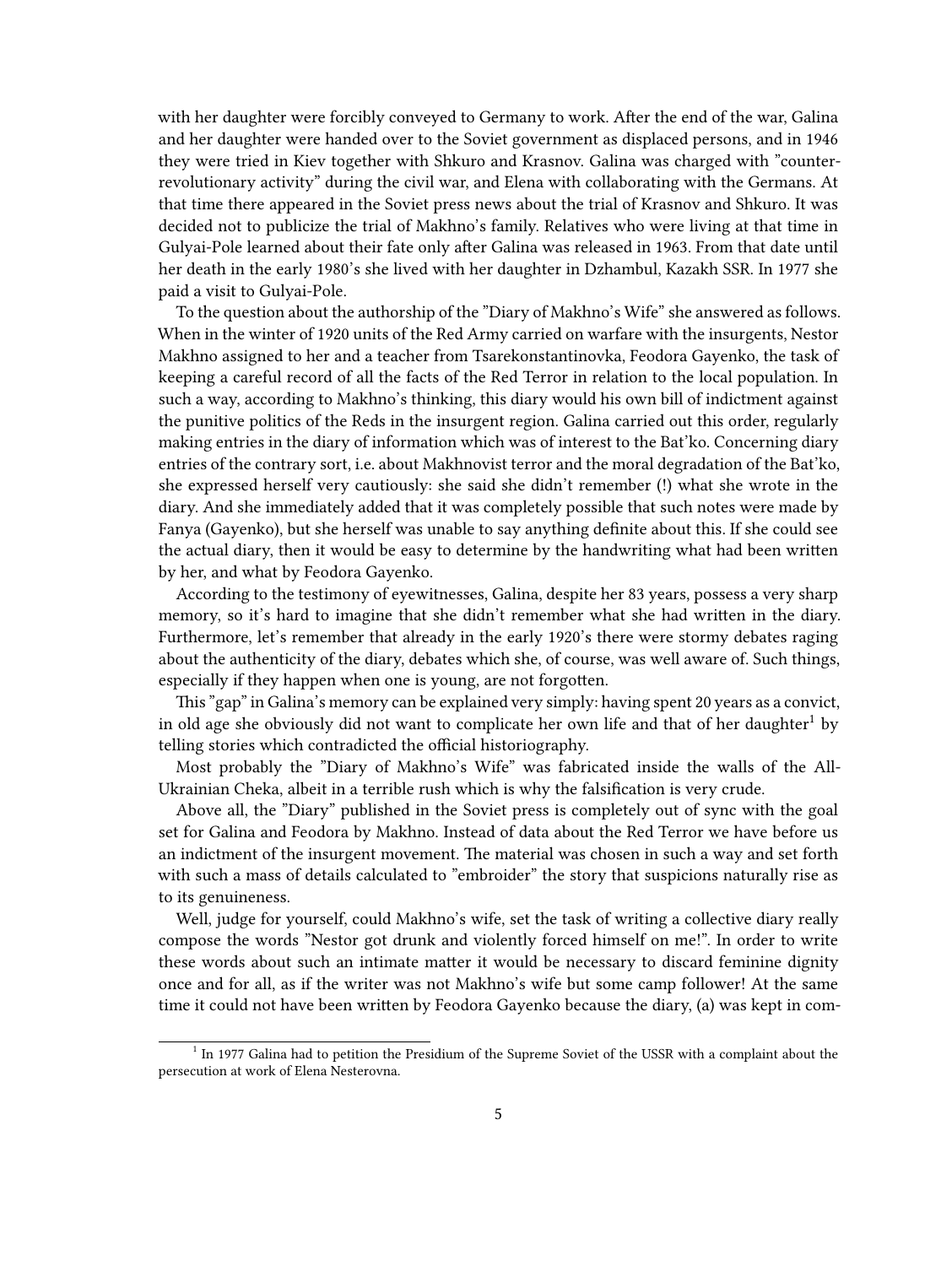mon with Makhno's real wife, G. A. Kuzmenko, and (b) could easily be accessed by the Bat'ko himself because the "Diary" was written openly and stored in Gayenko's knapsack. It's not hard to imagine how he would have reacted to such an entry.

In light of all that has been said Galina's statement that she didn't remember what she had written in the "Diary" but that if the original was shown to her she could determine what she wrote acquires special significance. This makes sense because in our publications there has never been one photograph of the original of this "Diary" with which it would be possible to carry out a graphological analysis.

It's possible that the author of the published part of the "Diary" was Feodora Gayenko which would explain why the historians of the 1920's insisted with such stubbornness that she was the wife of Nestor Makhno. In this case the handwriting in the "Diary" would have to be Gayenko's. But then the questions immediately arises: under what conditions did she make her entries?

It's quite clear that it would be impossible to write this diary openly under the conditions of campaign life when everything took place in full view of Makhno and his wife. It would also be impossible secretly because the risk would be too great of getting caught with material which compromised Makhno, especially since the "Diary" was stored in an accessible location.

Consequently we must assume one of two possible variants of events:

- 1. Gayenko was not killed on March 29, but was wounded or in some other way was captured and turned over to the Special Section of the 18th Division;
- 2. Gayenko really was killed and in her knapsack was found the "Diary" with her and Galina's entries about the Red Terror in the insurgent region.

If Gayenko was killed, then the "Diary" is exclusively a creation of the Cheka and can hardly serve as a reliable source for the history of the Makhnovshchina. However there is a serious basis to assume that Gayenko was not killed but was captured and collaborated with the Cheka, not immediately, but at the beginning of 1921 when she was finally convinced in the downfall of the Makhnovist movement.

This would clearly explain the fact that the propaganda organs refer to the "Diary of Makhno's Wife" only from the spring of 1921 although the need for such a reference was also more than sufficient in 1920. Let us recall M. V. Frunze's injunction in the autumn of 1920 to discredit the heroic myths surrounding Makhno and depict him as a drunkard and debauchee. Persistent rumours circulated in the former insurgent region about Gayenko – that she was lived quietly in Kamish-Zare where she was often sighted into the mid-1960's.

It's quite possible that some entries of the "Diary" actually reflect real facts about the Makhnovist terror but one must acknowledge that under contemporary conditions of source study it is practically impossible to determine which of the entries are genuine. But even if it were possible to do so, there is no doubt that the diary entries depict Makhnovist terror with an extraordinarily biased slant because the entries completely ignore the practice of Red Terror in the insurgent region. It's obvious that thoughtful historians recognize little in the way of informative significance in the "Diary of Makhno's Wife" because, in analyzing the problem of Makhnovist Terror, they must attempt to view it objectively. Here it is relevant to mention the book of the Leningrad historian I. Ya. Trifonov, "Classes and Class Struggle in the USSR at the Beginning of NEP" (published by Leningrad State University, 1964, Part 1). The author tries to apply a statistical method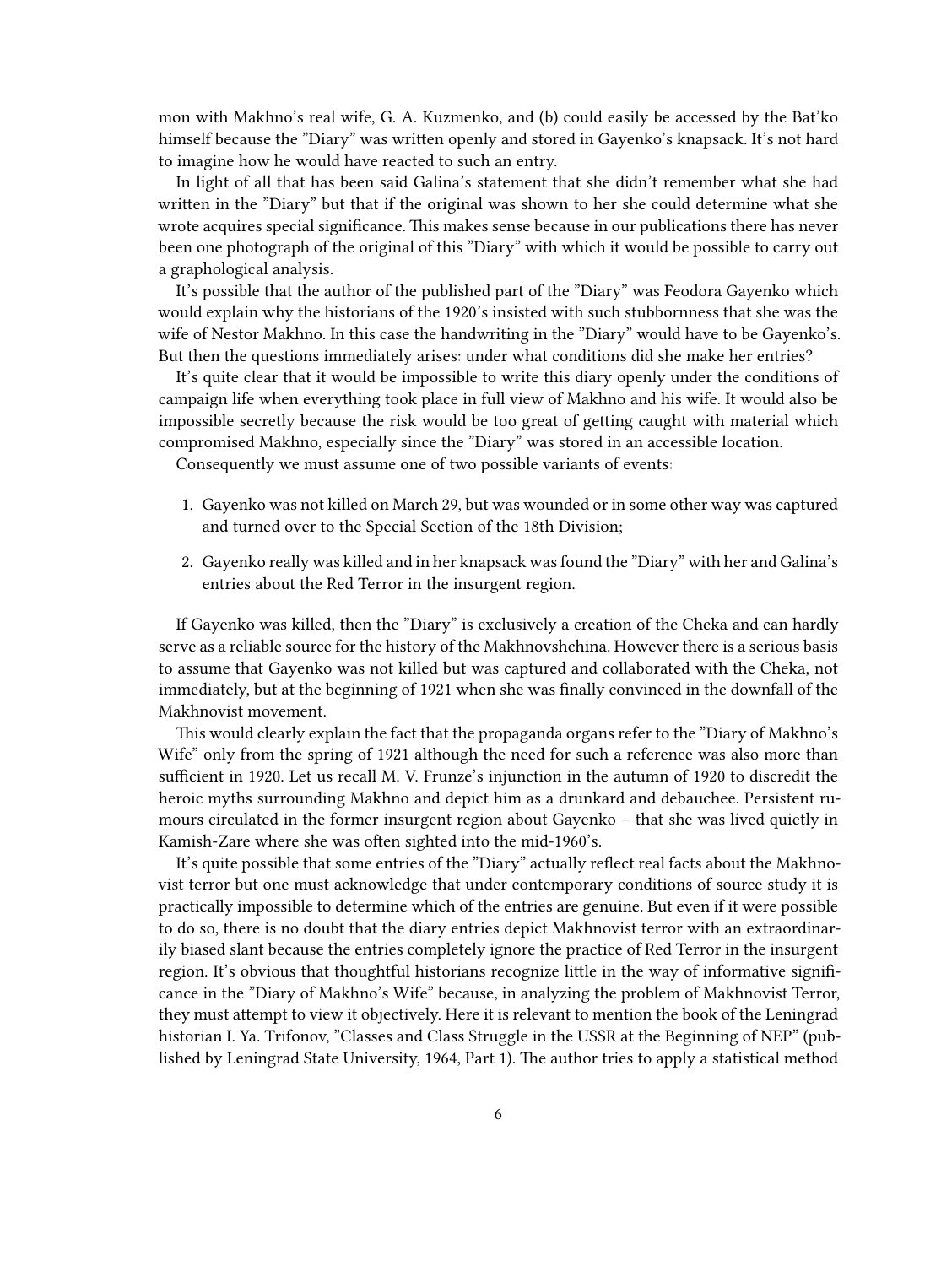to the investigation of Makhnovist terror and introduces data according to which in the course of two months in Zaporozhya and Poltava gubernias the Makhnovists killed up to 250 food requisitioning agents, 117 policemen, and over 190 nezamozhniks (members of the Committees of Poor Peasants) [p. 127].

Such an approach is, of course, more objective than simply appealing to the readers' emotions by introducing isolated, picturesque examples. However, despite its scientific trappings, this approach also does not solve the problem.

Disgraceful storage practices and World War II caused irreplaceable losses to Ukrainian archives so that now it is hardly possible to recreate a complete statistical picture of the Makhovist terror and compare it with the Red terror. Trifonov himself mostly refers to official summaries of various kinds issued in the 1920's. Such a method is, of course, not very scientific.

We have just mentioned Trifonov's figures which he gives for a two month period. If we extrapolate them for a whole year we come up with a figure of around 3,500 victims for a whole year. And now here is Arshinov's data about the victims of the Red terror only through the institution of hostage-taking in the course of 1920: "According to a very conservative calculation during the time of this practice by the Bolshevik authorities in various parts of Ukraine, up to 200,00 peasants and workers were shot and maimed." (P. A. Arshinov, History of the Makhnovist Movement, p. 160).

This figure is for the whole of Ukraine and if we apply it proportionally to Ekaterinoslav gubernia we come up with a figure of not less than 20,000 victims. One could object that Arshinov has his own axe to grind. But no more so than those people who drew up the summaries about the Makhnovist terror.

It must be emphasized that with contemporary state of the source base for the Makhnovist movement, any statistical summary is a sterile exercise with unconnected figures. A different approach is necessary in principle, namely we must first of all review the problem of terror, firstly, from the point of view of its socio-economic content and, secondly, from the point of view of those goals and methods which comprise its essence.